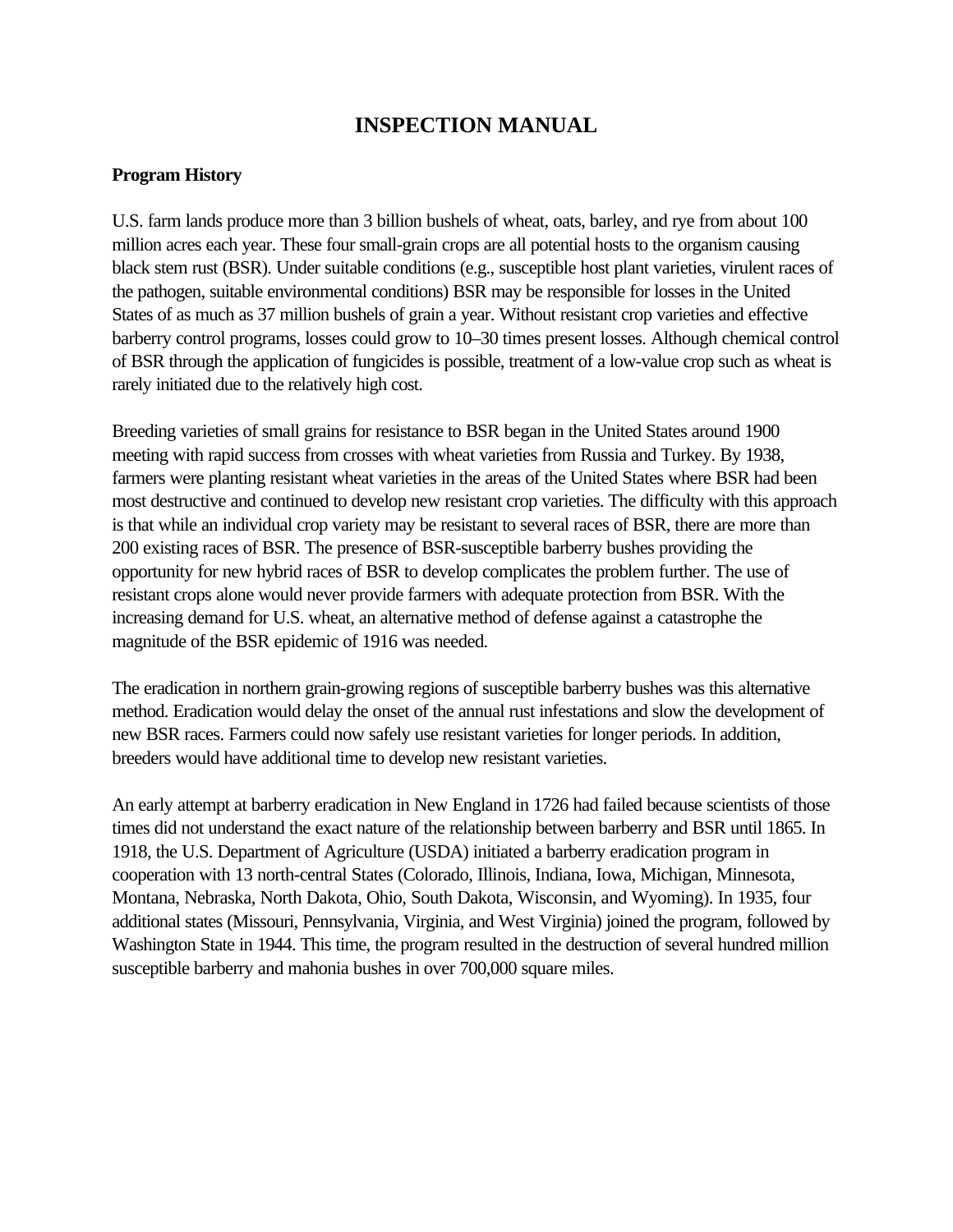Although barberry eradication is a cooperative project with State personnel, USDA has always played a leading role. USDA established Quarantine 38 (7 CFR Part 301.38), the black stem rust (BSR) quarantine with the following goals: To prevent the importation of susceptible Berberis and Mahonia varieties into the United States.

- < To prevent the importation of susceptible Berberis and Mahonia varieties into the United States
- < To regulate the interstate movement of susceptible Berberis and Mahonia varieties.
- < To prevent the reintroduction of susceptible Berberis and Mahonia into eradication areas.
- < To eradicate susceptible Berberis and Mahonia varieties from the United States.

USDA supported the eradication program by providing funding for it and performing the following crucial program activities— nursery inspections

- < surveys
- < destruction of susceptible plants
- < certification of resistant plants

USDA's funding for the barberry eradication program ended in 1980. Although several States continued some barberry eradication activities, the extensive eradication program also ended in 1980. When USDA's Animal and Plant Health Inspection Service, Plant Protection and Quarantine (APHIS-PPQ) proposed ending the black stem rust quarantine in 1981, 17 States and the Crop Quality Council requested that PPQ retain the BSR quarantine. PPQ agreed in the absence of a more satisfactory solution. In 1985, PPQ and the regional plant boards reevaluated the needs of the BSR program, and PPQ decided to retain the quarantine with the following significant changes: Movement of rust susceptible nursery stock in the genera Berberis, Mahonia, and Mahoberberis into or through a protected area (i.e., former eradication areas that continued to conduct nursery inspections to maintain their "susceptible-free status") would be prohibited.

- < Movement of rust resistant nursery stock into or through protected areas would be regulated.
- < Restrictions for growing or shipping susceptible or resistant varieties between unregulated states would be lifted.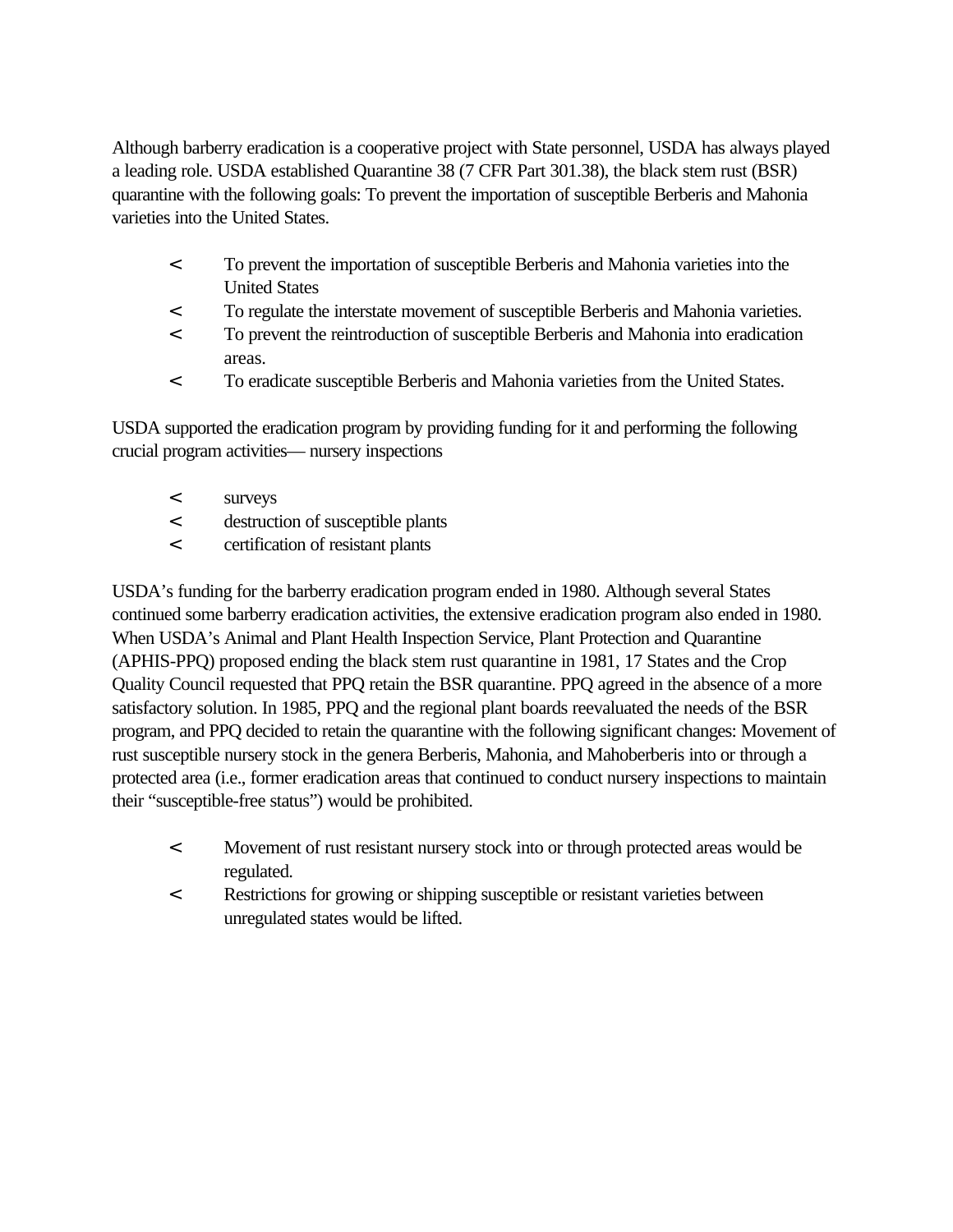States must also enforce restrictions on the intrastate movement of regulated articles equivalent to those in the BSR quarantine for interstate movement. Other State responsibilities are:

- < Employing inspectors with the responsibility for issuing and canceling certificates and compliance agreements
- < Training inspectors
- < Maintaining and enforce an inspection program
	- Inspect every plant nursery within the State at least once a year
	- Ensures that the nurseries are free of plants susceptible to BSR
- < Enforcing the quarantine
	- Issuance of certificates and limited permits
	- Conducting periodic surveys to maintain the protected area free of rust-susceptible barberry plants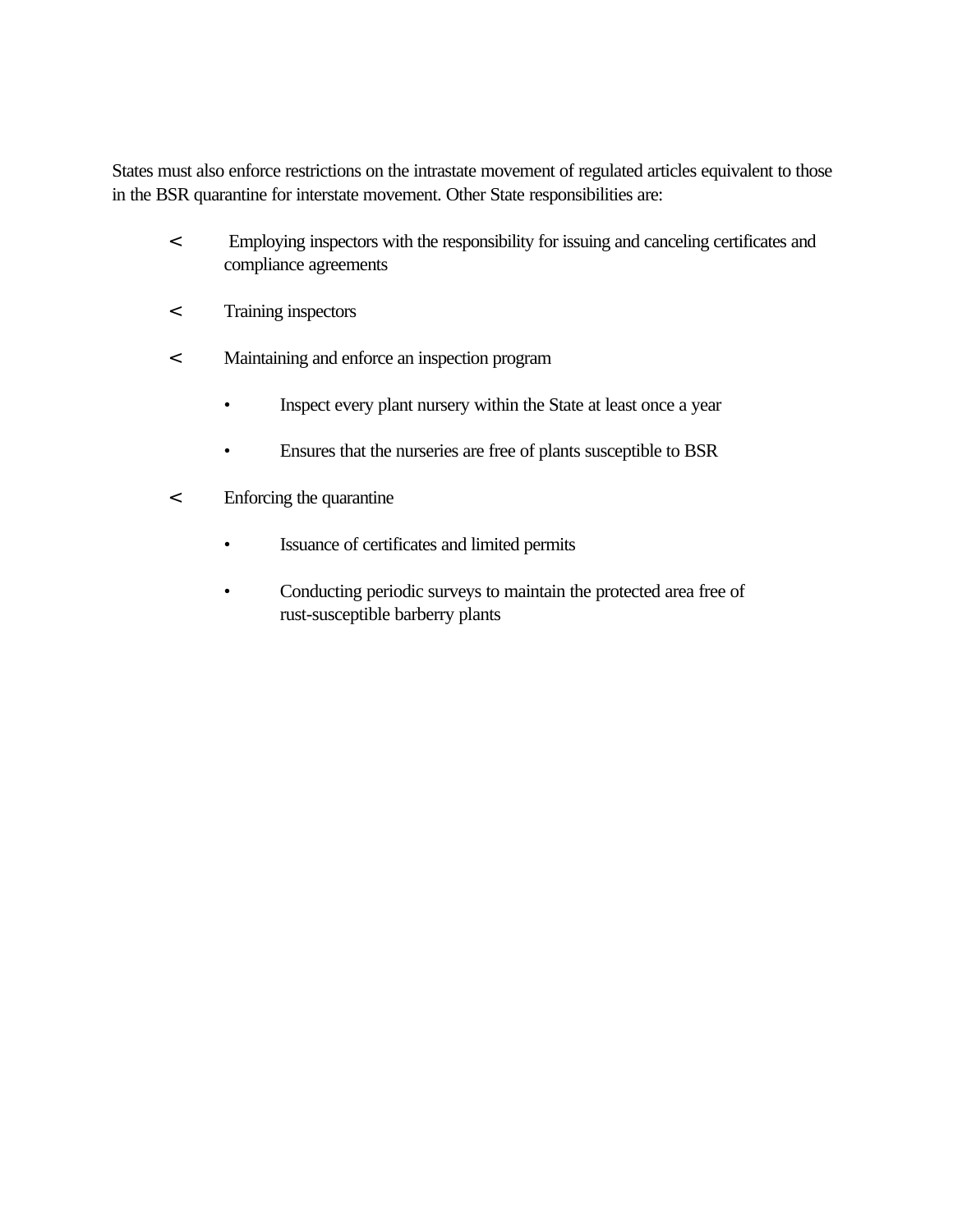#### **Biology**

The fungus Puccinia graminis causes the disease black stem rust. Although plant pathologists take pains to distinguish between the symptoms and the causative organism, in common use, BSR can refer to both. This pathogen has a wide host range among species in the grass family, including wheat, oats, rye, barley, and timothy, as well as several other wild and cultivated grasses. BSR fungus can attack any aboveground part of wheat or other grasses, resulting in smaller, fewer, and lower quality kernels from reductions in root and foliage development. Because BSR is a heteroecious ("two houses") rust, it also has alternate hosts in a different plant family. In this case, the alternate hosts are various species and hybrids of Berberis and Mahonia (of the barberry family). Although damage to the alternate hosts is minor and mostly cosmetic, the economic significance of the disease to the grain crop varieties it infects is extensive.

BSR can exist in all areas where host crops are grown, but the disease is usually most damaging in moderately moist and northern areas. In the United States, this corresponds to the spring wheat areas of the upper Mississippi Valley and the areas to the north. The amount of damage depends upon the age of the plant at the time infection. Since northern farmers plant their grain crops relatively late in the spring, infection in this area occurs when the plants are young and causes extensive damage. The symptoms on wheat appear as long, narrow blisters, parallel to the axis of leaves, stems, and sheaths. As the blisters mature, the covering ruptures, revealing powdery masses of brick-red spores ("red rust" urediospores). The urediospores can splash or blow to other susceptible wheat or other small grain plants where additional infections occur. Several generations of urediospores can be produced in a single growing season; it is these repeating infections that cause the most damage to crops.

Urediospores do not survive the winter in northern areas. Late in the season, the lesions that had earlier produced urediospores become dark to black. The second spore type, the teliospores, form in the lesion and overwinter on stems and straw of wheat or other grass family hosts. The teliospores germinate in the spring producing basidiospores that can infect any susceptible barberry plants in the immediate vicinity. It is in the basidiospore stage in the life cycle of the rust that sexual recombination occurs, providing the opportunity for developing new races of BSR. Later in the spring, aeciospores form on the leaves of infected barberry plants. Aeciospores complete the life cycle of BSR by being blown by wind and to wheat or other susceptible grass family hosts and germinating. The life cycle then begins again.

In southern areas where the weather conditions are mild, BSR does not depend on having to complete its entire life cycle in a single growing season. In these areas the fungus can live from year to year by overwintering in the uredial stage on susceptible grains and grasses. It is possible for infestations to develop early in these areas. If these urediospores blow north in large numbers, epidemics of BSR may occur where susceptible grain hosts are present. In the south, the typical infestation involves the more gradual development of urediospores, while in the north, infection areas occurs later in the season. Eradication of susceptible barberry plants from northern grain-growing areas can reduce the negative impact by BSR for a number of reasons— Early season infections are rare; therefore, destructive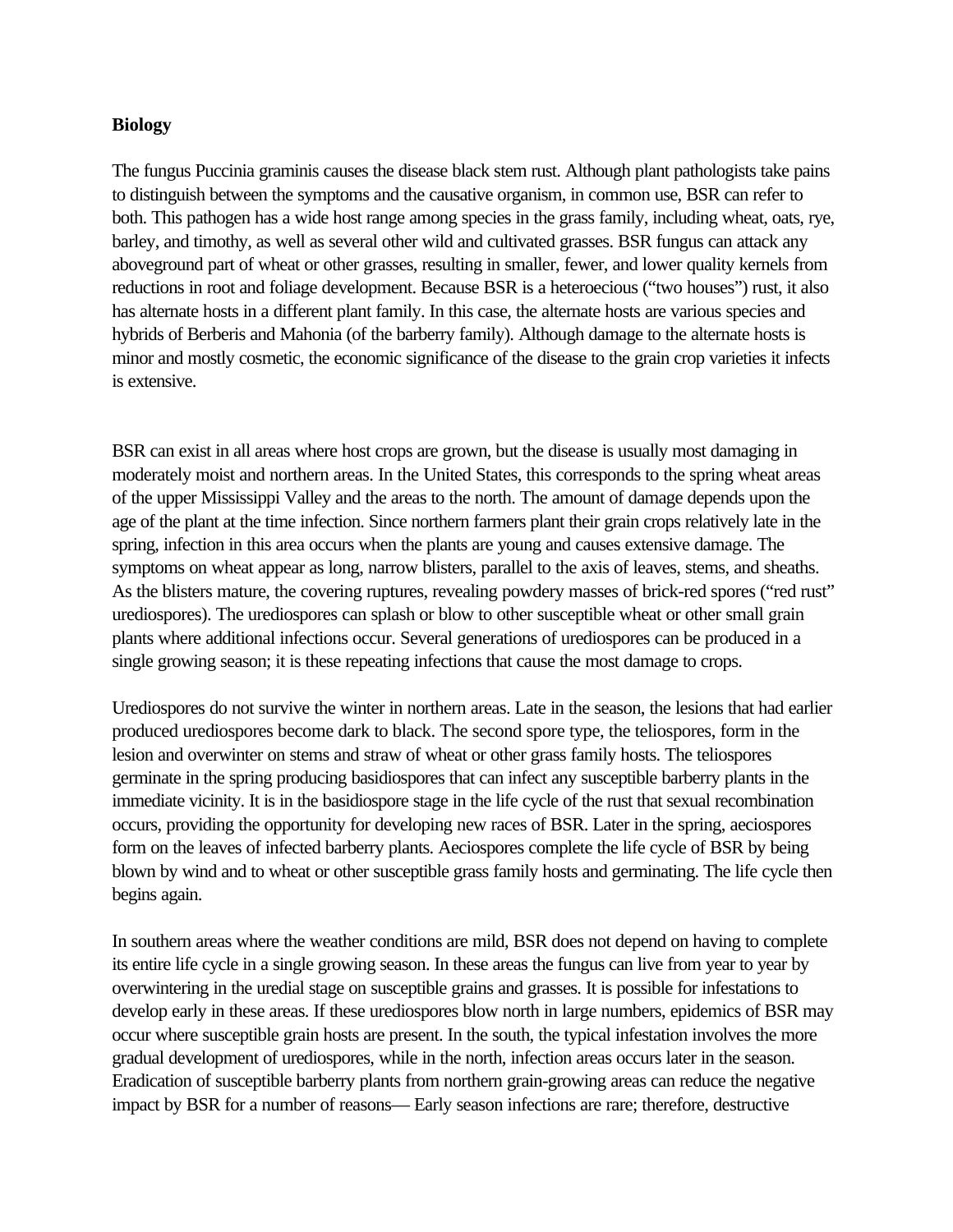epidemics are also extremely rare.

- < The opportunity for the development of new BSR races in barberry is reduced significantly.
- < BSR races and resistant varieties of grain maintain their stability for longer periods.
- < Breeders have more time to develop new varieties of resistant wheat and barberry.
- < Farmers can enjoy the benefits of planting resistant varieties with high yield potentials for longer periods.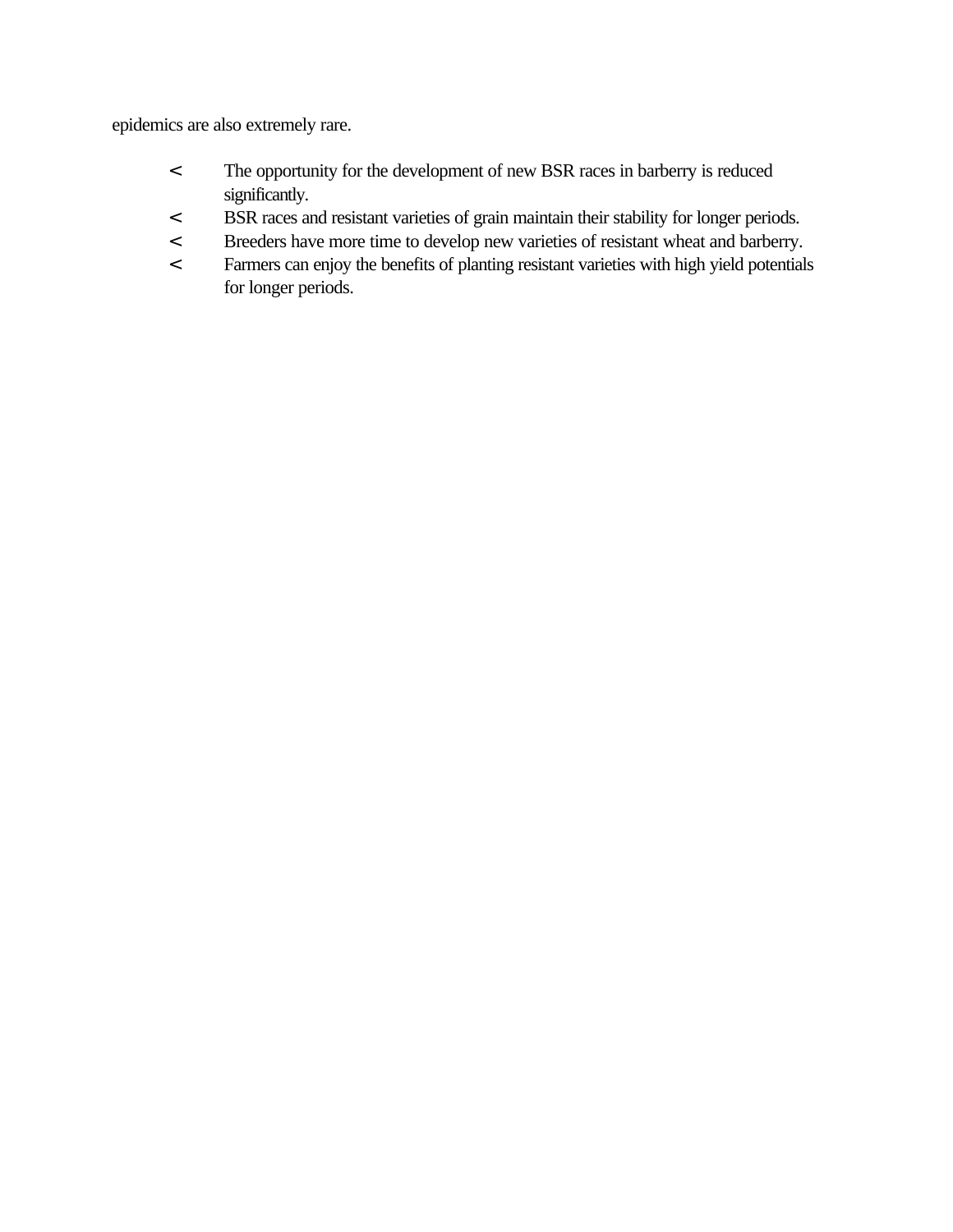## **Compliance Agreements**

Compliance agreements may be executed with nurseries and/or shippers to facilitate the movement of regulated articles into or through protected areas in accordance with the requirements stated in Section 301.38–6 of the BSR regulations. Written compliance agreements may authorize the issuance of either limited permits (for the movement of regulated articles through protected areas) or certificates (for the movement of regulated articles into or through protected areas).

## **Limited Permits**

Limited permits may be issued, either individually or under compliance agreement, for regulated articles not eligible for certification when the applicant can meet the following conditions: The destination(s) to which the regulated articles are to be moved must be specified on the limited permit.

- < The destination(s) to which the regulated articles are to be moved must be outside of a protected area.
- < The regulated article(s) to be moved must be placed in a closed, sealed container that prevents the unauthorized removal of the regulated article, and the container must remain sealed until the regulated article(s) reaches the final destination stated on the limited permit.
- < At the final destination, the sealed container must be opened only in the presence of an inspector or with the authorization of an inspector obtained expressly for that shipment.

These conditions can be met in a variety of ways. It will be up to the inspector issuing the limited permit or drawing up the compliance agreement to insure that the agreements section of the compliance agreement contains language sufficient to insure that the four conditions stated above are met.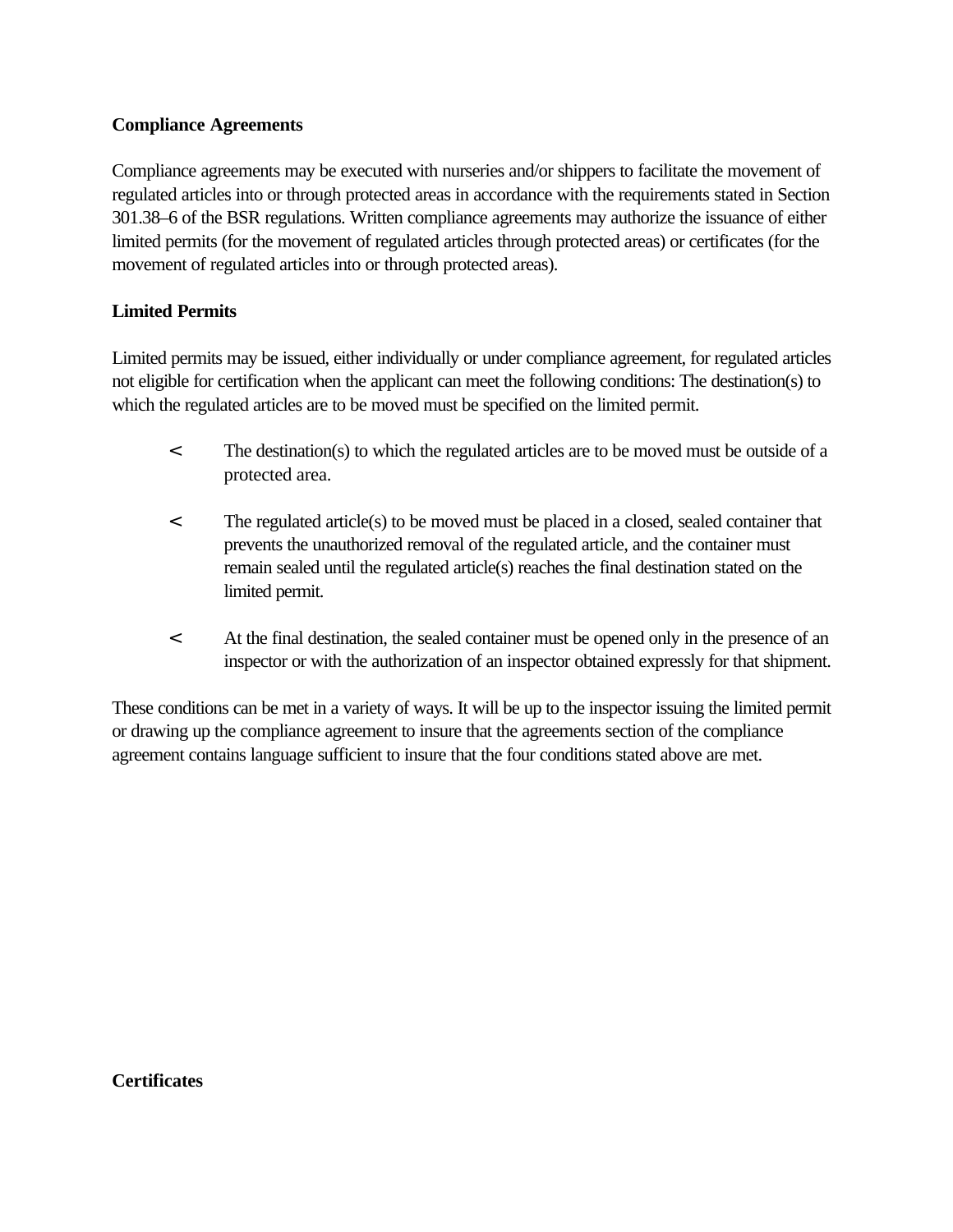Certificates may be issued, either individually or under compliance agreement, for regulated articles that are eligible for movement into or through protected areas, when the applicant can meet the following conditions:

- < Plants of the genus Berberis must show at least 2 years' growth, and must be identified as being rust resistant by belonging to a species and/or variety listed in Section 301.38–2[b].
- < Plant parts capable of propagation (seeds, fruits, etc.) of the genus Berberis must be identified as being rust resistant by coming from plants belonging to species and/or varieties listed in Section 301.38–2[b].
- < Plants, seedlings, and plant parts capable of propagation (seeds, fruits, etc.) of the genera Mahoberberis and Mahonia must be identified as being rust resistant by belonging to a species and/or variety listed in Section 301.38–2[c].
- < Seed of any of the genera listed above can only be issued a certificate when it can be determined that the property at which the seed is produced contains only rust resistant species and/or varieties of these genera (Section 301.38–2[a] and [b]). In addition, visual inspections must have been conducted to confirm that all Berberis, Mahoberberis, and Mahonia plants within one-half mile of the property at which the seed is produced are rust resistant.

If the identity of plants can be determined by tags or labels attached to the individual plants or pots, the certificate may be a stamp affixed to an appropriate shipping document. If the individual plants are not labeled as to species and/or variety, each plant (or pot) must have affixed a sticky-back certificate or other evidence that the plant meets the APHIS requirements for certification as stated above.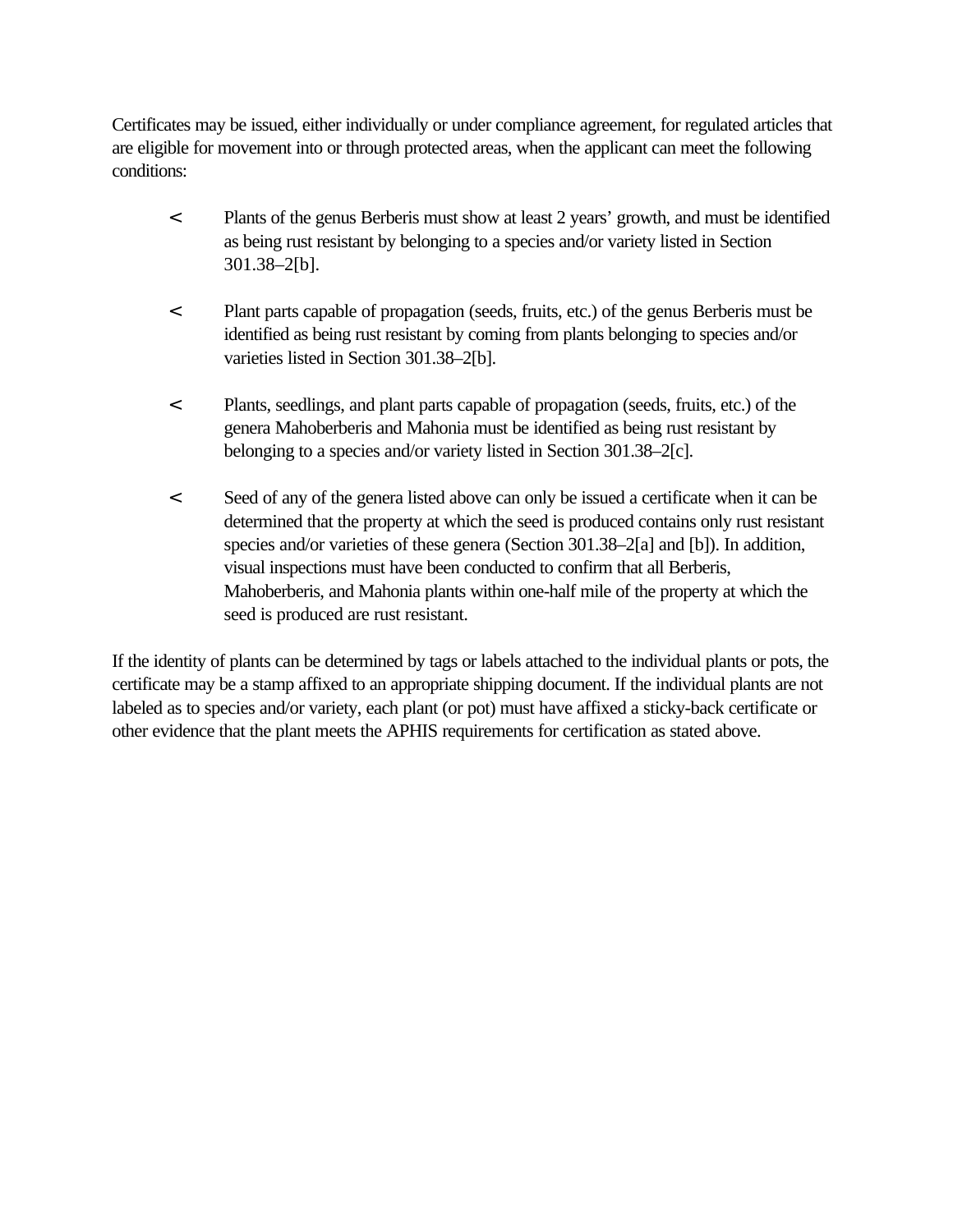## **General Aids to Identification**

Inspectors must be able to distinguish between susceptible and resistant species of barberry. This is necessary to insure that plants are correctly labeled, that plants are true to type, and in order to identify unlabeled plants. In many cases, recognizing a few simple characteristics will enable the inspector to identify rust-susceptible barberry species. The rust-susceptible species most likely to be encountered is the common European barberry, Berberis vulgaris. Other rust-susceptible species that may be encountered will frequently have characteristics similar to those that distinguish the common barberry. Five types of characteristics will be most helpful in distinguishing rust-susceptible from rust-resistant barberry varieties. A guide to how these characteristics may be used is shown in the table below:

| <b>LEAVES</b>  | saw tooth edge  | smooth edge       |
|----------------|-----------------|-------------------|
| <b>BARK</b>    | grey            | reddish brown     |
| <b>BERRIES</b> | in bunches      | singly or in twos |
| <b>SPINES</b>  | groups of three | single            |
| <b>STEMS</b>   | straight        | angled at nodes   |

#### **RUST SUSCEPTIBLE RUST RESISTANT**

When all of the characteristics commonly associated with a susceptible or resistant species occur together, a correct identification can be almost always made. Barberry plants found to have sawtooth-edged leaves, grey outer bark, berries occurring in bunches, spines in groups of three, and straight stems will usually belong to a rust-susceptible species. Barberry plants found to have smooth-edged leaves, brown to reddish-brown bark, berries single or in twos, single spines, and strongly angled stems will usually belong to rust-resistant species.

Unfortunately, many of the plants encountered in the field will not be as easily identified. In some cases the characteristics may be indistinct leaves may be "sort of rough" on the edge, or stems may change color, depending on age. In other cases, the plant may have some characteristics associated with rust-susceptible species and other characteristics associated with rust-resistant species. This may be due to the fact that the plant is not one of the "typical" species, or that the plant belongs to a hybrid variety resulting from a cross between susceptible and resistant species.

When plants having characteristics that are not as well defined as those listed above, and/or have a mixture of types of characteristics are encountered, further effort will be required to identify the particular species or variety to which the plant belongs. To aid in making this identification, two additional types of identification systems are provided. The first is taken from an earlier barberry survey manual and requires matching of characteristics of the unknown plant with those contained in a series of pictures with descriptions of a number of more common berberis and mahonia species.